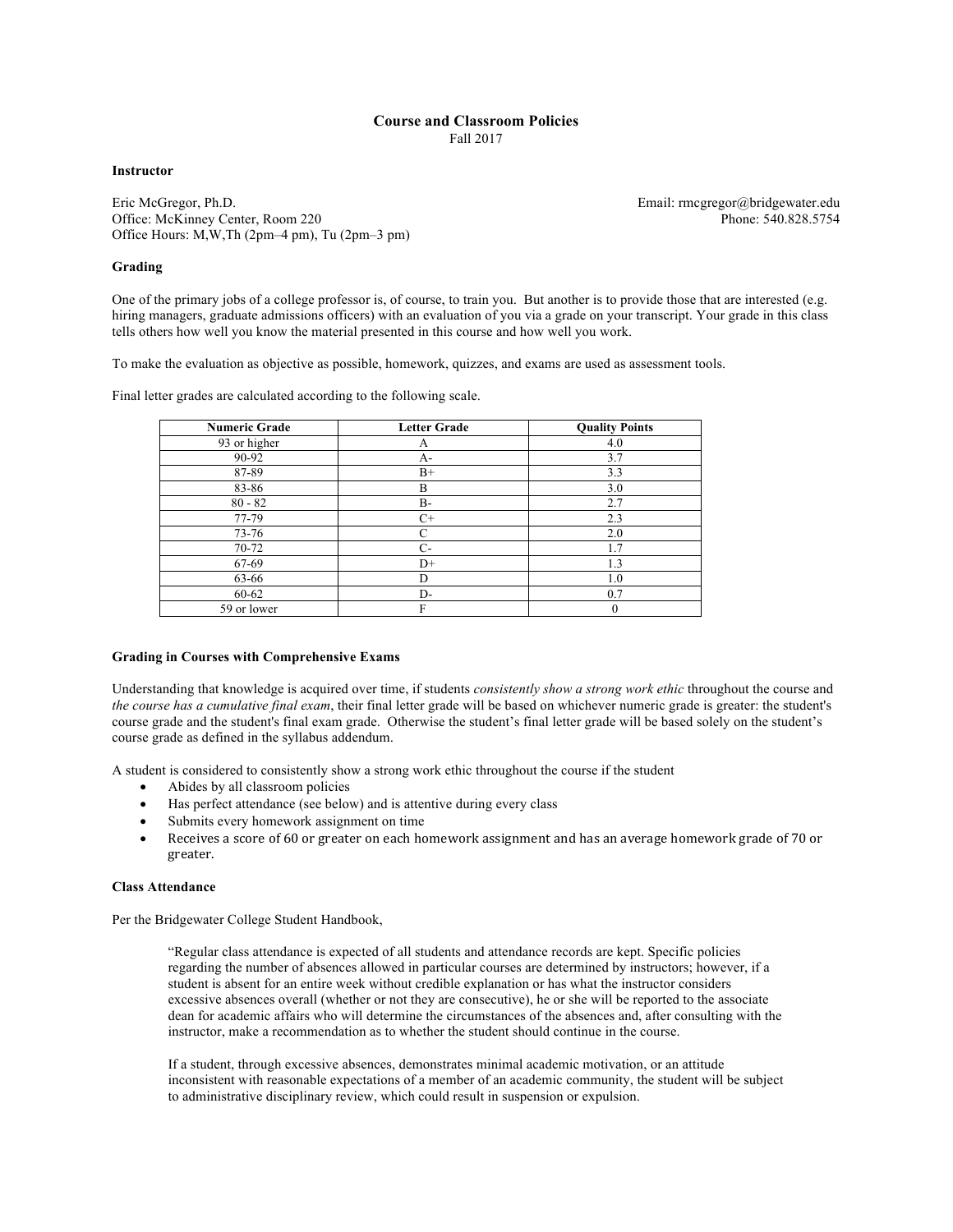Absences that occur because of College activities approved by the vice president and dean for academic affairs will be reported in advance to the registrar by the instructor sponsoring the activity, and the registrar will notify instructors of the students involved. The student is responsible for all work missed when absent from class. Students should discuss absences with their professors before the absence occurs."

Regular attendance and punctuality are essential to maximize learning and create an effective classroom environment. The following classroom policy was established to ensure a fair approach to addressing attendance problems.

- An excused absence is an absence due to a college activity or a documented emergency.
- A student that is late will be marked as absent, unless notified in advance or in the case of a documented emergency.
- A student is considered having excessive absences if he or she misses more than 100 minutes of lecture.
- Excessive absence may result in a reduced grade for the course.
- In the case of an absence, it is the student's responsibility to contact the instructor as soon as possible to request materials that was handed out and to plan a course of action to learn the material that was missed.
- A student has perfect attendance if he or she has no unexcused absences and is never late.

## **Late Work**

Assignments will be accepted for correction after their due dates, but unless arrangements are made with the professor in advance or in the case of an emergency, late assignments will receive a score of zero.

#### **Reevaluating Graded Work**

If you'd like me to reevaluate any graded work please follow the directions below.

- 1. Please submit a typed request that includes the following:
	- Your name (typed).
	- For each problem that you would like me to re-evaluate, please include the problem number and a defense for the answer you provided. Your job is to persuade me. If you include references from the text or another source please provide page numbers or other information that allows me to verify your claim.
	- Your signature. You must sign your request before I will reevaluate your graded work.
- 2. Please staple your request to your original work (if on paper).
- 3. Your request must be submitted to me by the end of business on the day of the next lecture that follows the day in which you received your grade or graded work back.

# **No Re-entry Rule**

Once an exam has started, if you leave the room you are not allowed to reenter the room until the exam has ended.

#### **Make-Up Quizzes & Exams**

Make-up quizzes and exams will not be given and the student will receive a grade of zero unless arrangements are made with the professor in advance or in the case of an emergency. Students that arrive late for a quiz or exam will not be given additional time unless arrangements are made with the professor in advance or in the case of an emergency.

## **Non-Discrimination & Non-Harassment Policy**

As members of a community we must treat each other with respect at all times. Discrimination or harassment based on race, color, national origin, gender, disability, religion, age or sexual orientation will not be tolerated in this class. If a student demonstrates an attitude inconsistent with this policy he or she will be asked to leave the class and will be reported to the college Title IX coordinator and/or associate dean for academic affairs.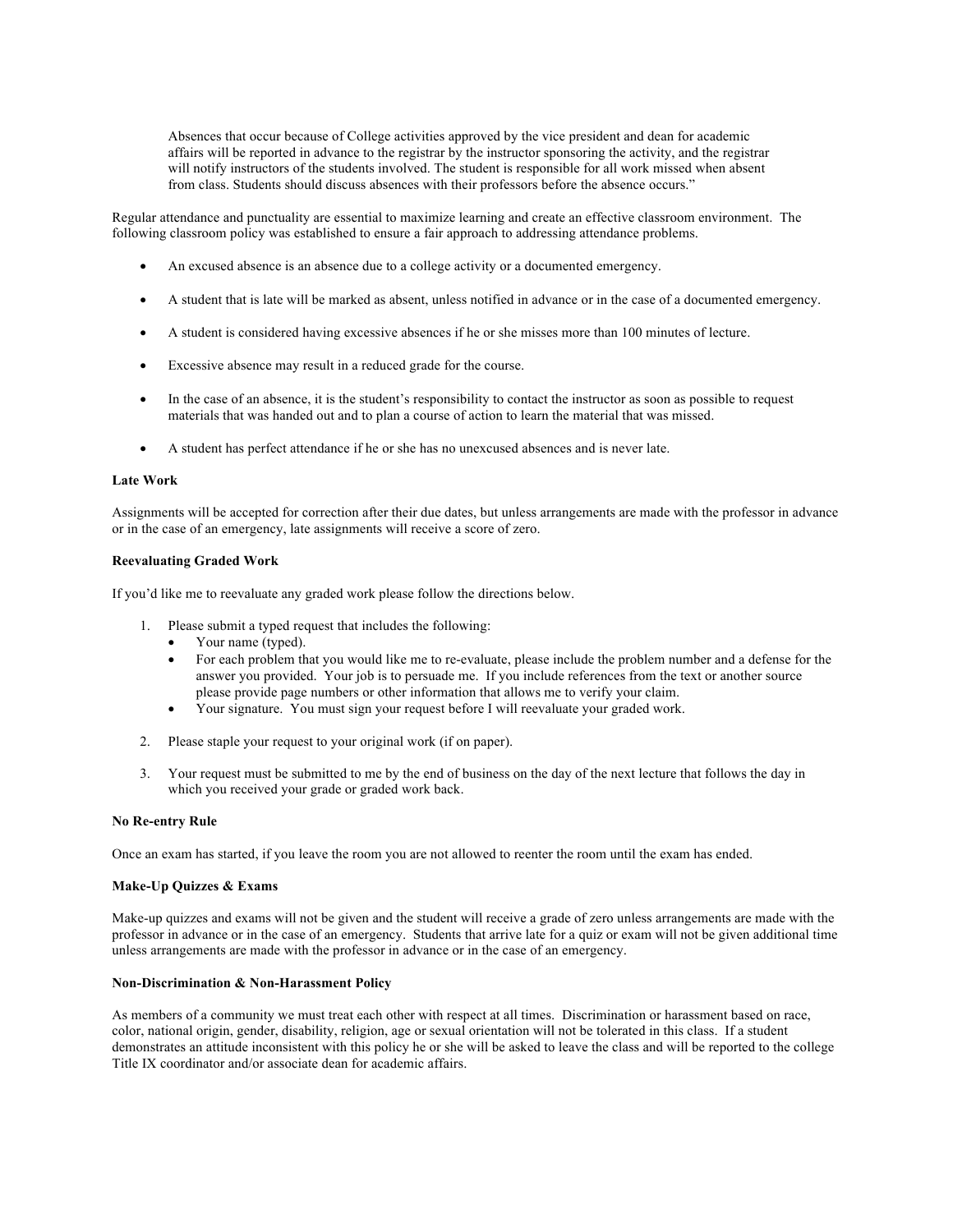## **Classroom Behavior**

The instructor may dismiss from the classroom any student, who, in the discretion of the instructor, is engaged in unprofessional, rude, disrespectful or disruptive conduct or conduct violating the general rules and regulations of the College

#### **Bridgewater College Title IX Statement Regarding Faculty**

Bridgewater College prohibits sexual harassment, including sexual violence. Faculty are "responsible employees" under our school policies and procedures. That means that I am someone who is required to pass on to the school's Title IX Coordinator any instances of sexual misconduct that I see or hear about, including things that you may tell me.

The policy is written to ensure that Bridgewater College provides a safe environment for everyone and to make sure that we help people who have been subjected to these behaviors. I am a resource for you but I want you to know that if you tell me about something that happened to you or someone else I am required to report it. I will keep the information private, but I need to report it to the Title IX Coordinator.

You can contact the Title IX Coordinator directly at 540-828-8063 or TitleIXCoordinator@bridgewater.edu.

If you want to talk with someone who can keep it confidential, these are the people you can contact: Counseling Services: (540) 828-5402 Health Services: (540) 828-5384 Chaplain: (540) 828-5383

For more information on the sexual misconduct policy at Bridgewater College, please refer to http://bridgewater.edu/aboutbc/sexual-misconduct-title-ix or The Eagle Student Handbook.

# **College Honor Code and Plagiarism**

The College Honor Code reads as follows: "Ethics, honor, and integrity are the fundamental principles at the core of the Bridgewater College experience. Our community can only flourish in an environment of trust and respect. These notions of personal honor, integrity, and faith are the fundamentals of the Bridgewater Honor System. The Code of Honor prohibits cheating, stealing and lying in regard to academic matters, lying during Honor Council proceedings, and failing to report to confront known violators of the Code of Honor."

The Bridgewater College Plagiarism Policy is found online at http://bridgewater.edu/WritingCenter/BCplagiarism.htm.

- Plagiarism includes copying code from an online or other source without citation.
- Students are expected to submit work that is entirely their own.
- Unless instructed otherwise, if two students have been assigned the same assignment, neither student is allowed to show their work to the other until both students have submitted their work for a grade.
- Violations of the college Code of Honor will be reported to the Honor Council.
- If a student has never been found guilty of plagiarism or cheating by the Honor Council prior, but the Honor Council finds the student guilty of plagiarism or cheating for the incident reported by the instructor, then the sanctions recommended by the Honor Council will be enforced by the instructor.
- If a student was found guilty of plagiarism or cheating by the Honor Council in a prior incident, and the Honor Council finds the student guilty of plagiarism or cheating for the incident reported by the instructor, the student will receive a grade of F for the course.

# **Cell Phones**

Cell phones should be turned off and concealed during class unless instructed otherwise. In the case that you are expecting an emergency call during class, please inform the professor at the beginning of class and sit near the door so that you can quickly take the call in the hall.